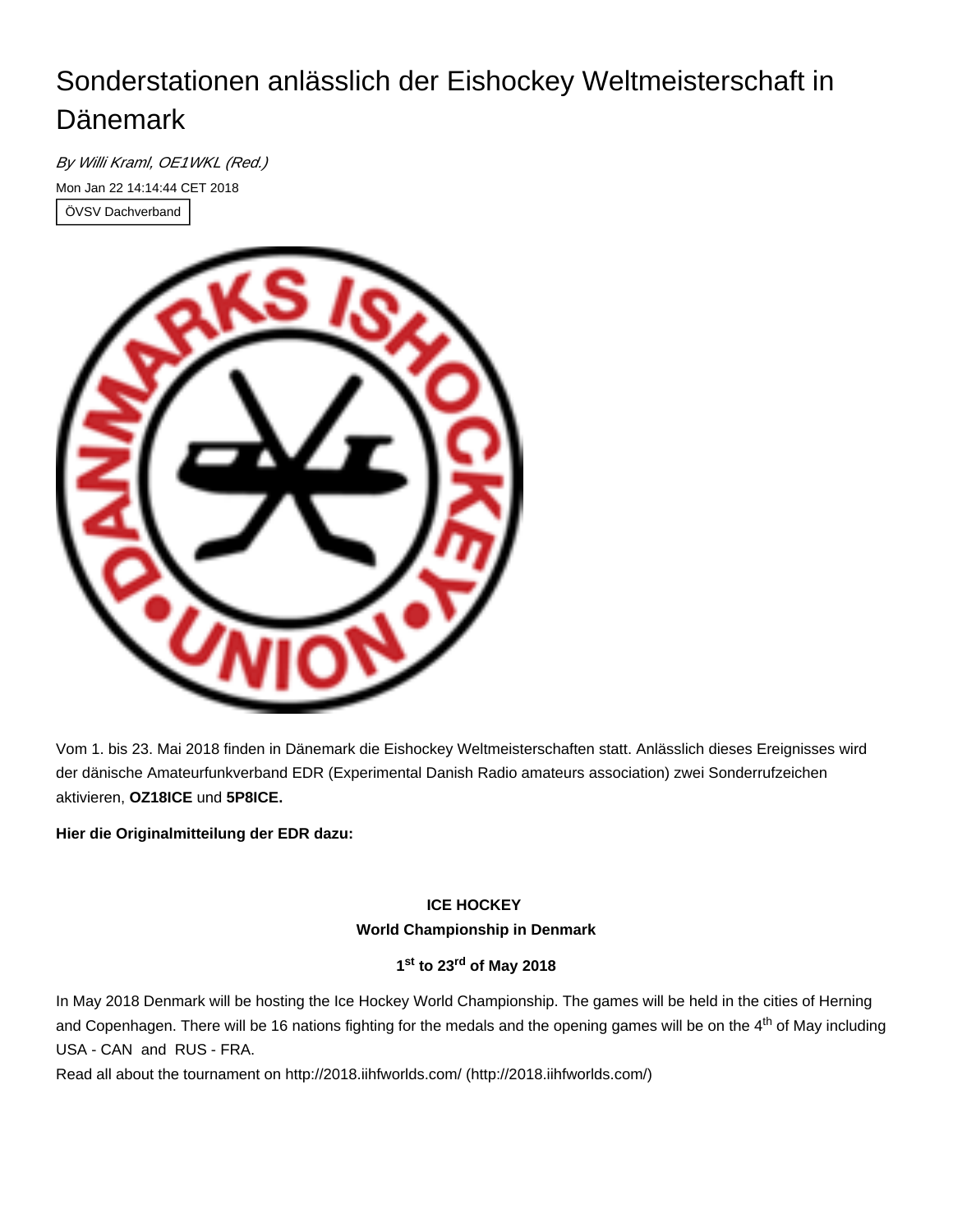

#### [\(http://2018.iihfworlds.com/\)](http://2018.iihfworlds.com/)

For this reason, the Experimental Danish Radio amateurs association (EDR for short) will activate two special radio stations with the call signs **OZ18ICE** and **5P8ICE**.

In the period from 1<sup>st</sup> of May 00:00UTC until 23<sup>rd</sup> of May 23:59UTC, these two call signs will be active on most amateur radio bands and with CW, SSB, RTTY and several digital modes. All bands, including WARC-bands, and all modes may be used. Exceptions are cross-mode, cross-band contacts and contacts via repeater or echo-link. With FT and JT modes the callsign **5P8ICE** will be used.